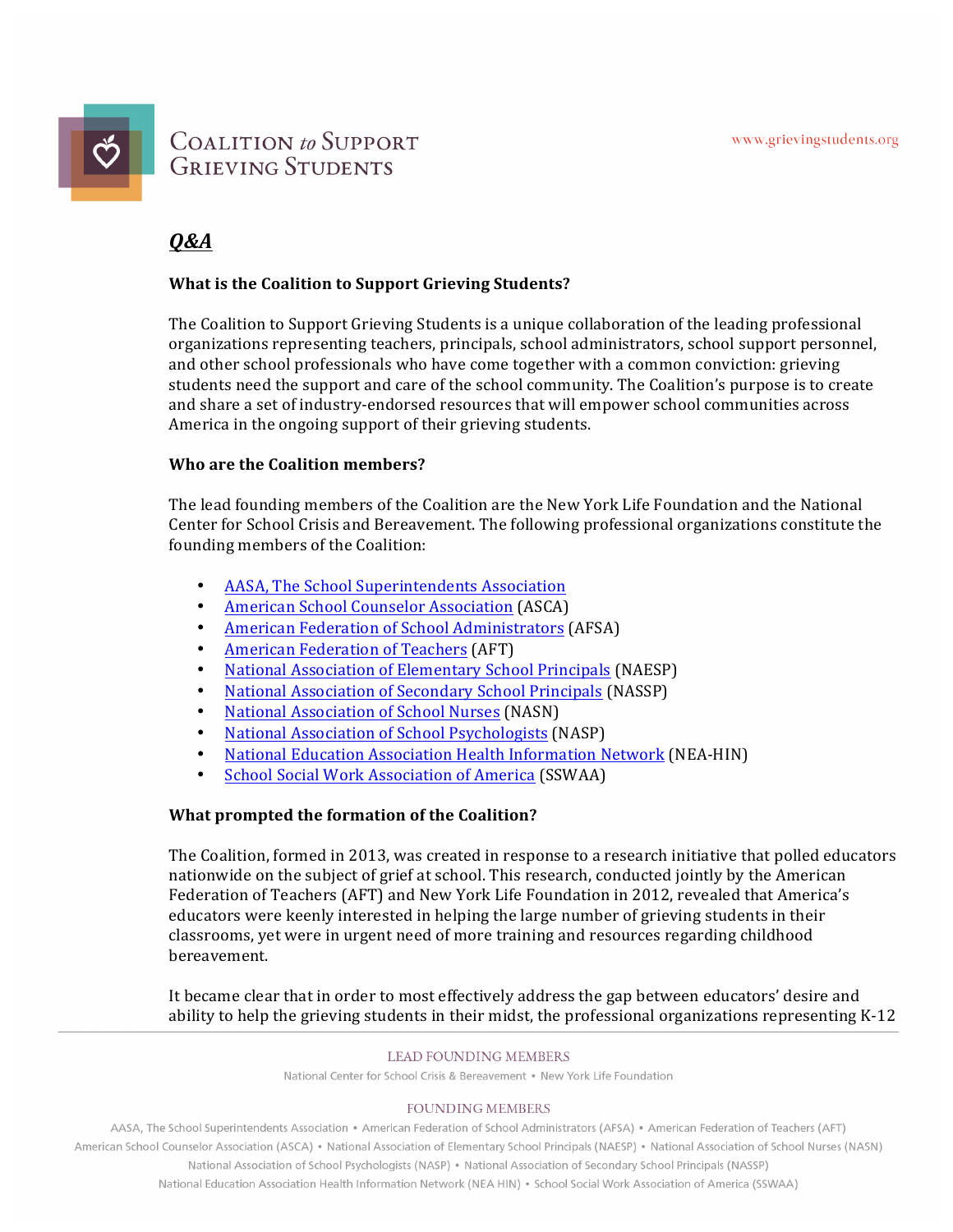

# **COALITION** to SUPPORT **GRIEVING STUDENTS**

educators needed to come together in unified support of the issue. To that end, New York Life invited key players in the profession to address the lack of support for grieving students, forming a first-of-its-kind education coalition.

The Coalition was created to elevate the national conversation around childhood grief and to encourage entire communities to take action to support the grieving children in their midst – while recognizing that schools have a critical role to play in addressing grief.

### Why is the Coalition focused on the issue of childhood grief?

The Coalition was founded to focus on the issue of childhood grief because prior to its formation, no organization or body existed that exclusively addressed the acute problem of how grieving children fare at school. Yet schools have a critical role to play in the grief journey of children who have lost a loved one. Schools are an ideal site at which to deliver care to grieving children: they are a safe and known setting for students, with a variety of trained staff available to address issues of grieving and death. The response of teachers and classmates to a student's grief can either serve as an important source of support and stability during a difficult time, or as an additional hurdle to surmount. And importantly, grief can have a serious impact on learning, as bereavement can manifest itself in decreased academic performance, social withdrawal, and new behavioral problems.

#### **Why is this initiative geared towards the educational community specifically?**

In the U.S., approximately one in 20 children will lose a parent by age 16, and the vast majority of children will experience the loss of a family member or friend by the time they complete high school. Yet grieving children are vastly overlooked – both in society at large and in schools in particular. By offering support, educators have an enormous opportunity to improve outcomes for their students. However, recent research from the New York Life Foundation suggests that the single greatest barrier preventing educators from reaching out to the grieving students in their midst is knowledge of how best to support them. Thus, the Coalition has specifically targeted the educational community in order to provide it with greater grief resources and support structures.

#### **What makes this Coalition so unique?**

The highly collaborative and interdisciplinary spirit of the Coalition, as well as its members' sustained dedication to working together, has enabled this group to be uniquely effective in reaching a broad spectrum of educators and school community members across America. The Coalition's members attest that the degree of agreement on this issue between professional organizations across the field is truly extraordinary.